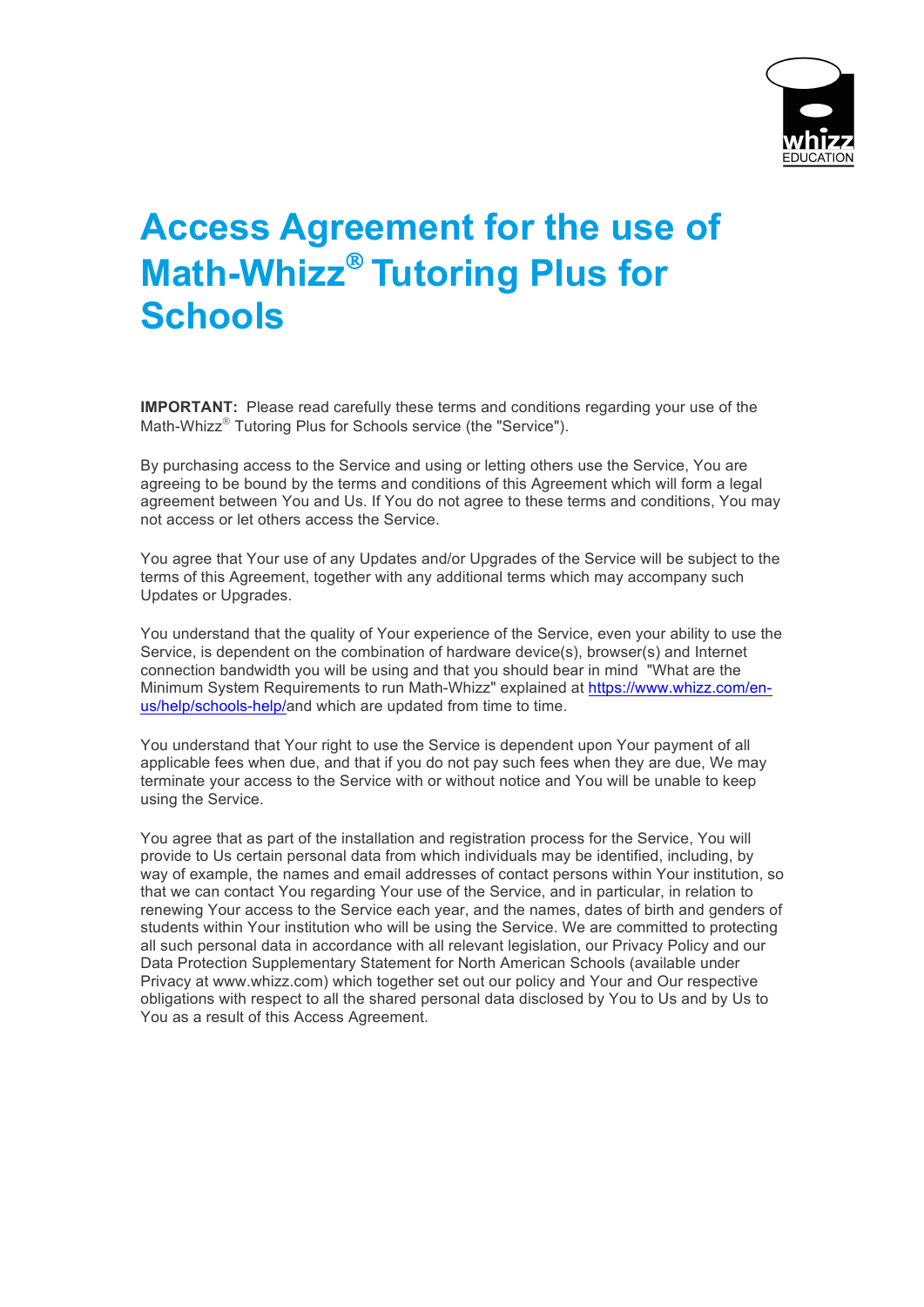

## **Agreement**

#### **This Access Agreement (the "Agreement") for the use of the Service is between:-**

**Service Provider:** Whizz Education Inc, a Washington corporation, whose principal office mailing address is P.O.Box 3060, Roanoke VA-24015-1060 ("Whizz Education", "We" or "Us"); and

**Customer:** You, as the institution having purchased access to use the Service ("You").

You should note that 'You' means You as the single institution or entity (for example, a single school, college or other institution) which has purchased access to the Service, and does not include any affiliates or other entities or institutions which may be connected or affiliated to You. If these other entities or institutions wish to use the Service they must purchase their own access.

**Ownership Rights:** As between the parties, Whizz Education retains all right, title, and interest in and to any and all intellectual property and proprietary rights with respect to the Service and all Updates and Upgrades (including all portions, derivatives or improvements thereof), whether or not incorporated into or used with other software or hardware, except to the extent of the license expressly granted herein. As between the parties, Whizz Education owns any suggestions, ideas, enhancement requests, feedback, recommendations or other information provided by You or any other party relating to the Service. The license granted hereunder does not constitute a sale of the software contained within the Service or any portion or copy of it. The Whizz Education name, logo, and the product names associated with the Service are trademarks of Whizz Education or third parties, and no right or license is granted to use them.

**Permitted Use and Restrictions:** Access to the Service is by a single user name and password for You and Your employees ("School User Details") and by individual user names and passwords for Your students and their parents/guardians ("Student User Details"). You can and You can permit Your employees and the maximum number (as set out in Our invoice to You for the Service) of Your students or other persons working or studying within Your institution under Your authority, and their parents/guardians (collectively, the "Permitted Users") to:

- 1. access, retrieve and display the Service and all material available through the Service on a network, server or on one or more personal computers or other web-enabled devices under Your control within the premises of Your institution for internal use within Your institution;
- 2. access, retrieve and display the Service and all material available through the Service on their own computer or web-enabled device both inside and outside of your premises for use in connection with (a) Your students' school work only, (b) in the case of parents/guardians, for progress review purposes for their child, and (c) Your employees' use of the Service as reasonably necessary to accomplish their duties assigned by You;
- 3. print out individual screen extracts from the Service to be photocopied for classroom use only within Your institution for internal use by Permitted Users and for use outside of the classroom by Permitted Users for homework or preparation for such classroom work; and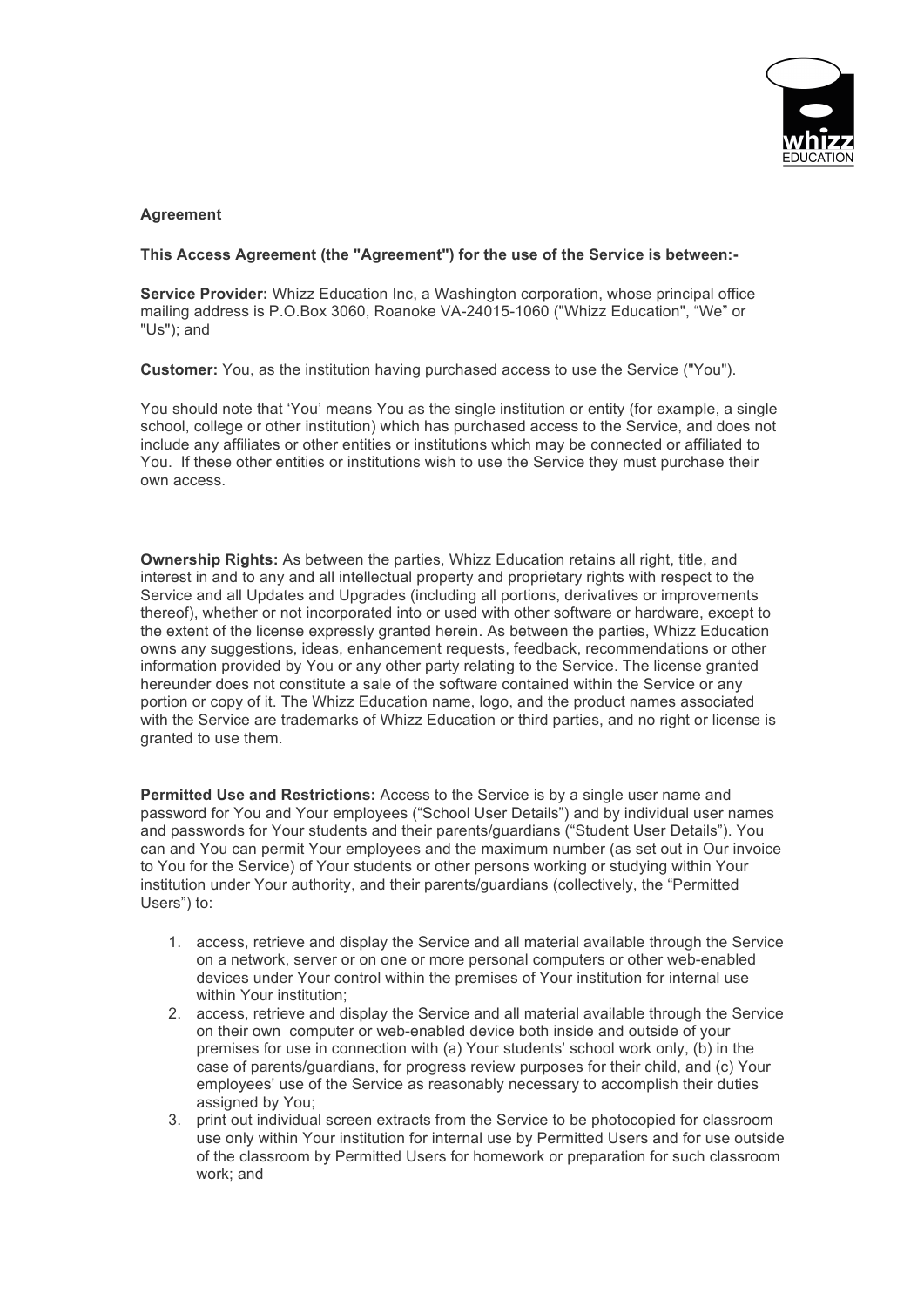

4. store such printable items in electronic form on disk or on a mobile device (but not on any server or other storage device connected to a network other than a network under Your control within the premises of Your institution).

The activities described in items 1 to 4 above are referred to in this Agreement as the "Permitted Activities".

## **You cannot, and You will not allow Permitted Users to:**

- 1. copy the Service or any part thereof for any purposes not specified above in the Permitted Activities;
- 2. alter the Service, or in any way reverse engineer, disassemble, decompile, modify, or create a derivative product from the contents of the Service save to the extent permitted by applicable mandatory laws;
- 3. include the Service or any part of it in any other product or service;
- 4. lease, rent, hire, lend, distribute or sell the Service or any part of it;
- 5. use the Service in any way not specified in the Permitted Activities set out above without the prior written permission of Whizz Education;
- 6. remove or obscure any copyright, trademark, service mark, trade name, or other proprietary notice of Whizz Education or its licensors from any portion of the Service or from any print outs made from the Service;
- 7. redistribute any of the Service (including by using it as part of any syndication, content aggregation, library, archive or similar service);
- 8. create a database in electronic or structured manual form by systematically and/or regularly downloading/printing and storing all or any of the Service;
- 9. deep link to, frame, spider, harvest or scrape the Service or otherwise access the Service for similar purposes;
- 10. use any machine, electronic, web based or similar device to read or extract the Service by automated or machine based means (as opposed to using your own eyes);
- 11. divulge School User Details to, and/or permit the use of School User Details by, persons who are not, or have ceased to be, Your employees;
- 12. divulge individual Student User Details to any other persons except the particular Student's parents and/or guardians;
- 13. operate the lightbulb activation and de-activation facility to permit concurrent use of individual student logins by more than one student; or
- 14. upload viruses, worms, trojan horses, or other malicious code to the Service.

The activities described in items 1 to 14 above are referred to in this Agreement as the "Prohibited Activities".

You agree that You will draw the terms of this Agreement to the attention of all Permitted Users, that You will ensure that all such Permitted Users comply with these terms and that You will remain liable for any breaches by such Permitted Users. For the purposes of this Agreement, all acts and omissions of Permitted Users shall be deemed to be Your acts and omissions. If We reasonably believe that You and/or Your Permitted Users are, for example, misusing School or Student User Details or the lightbulb student activation and de-activation facility, we reserve the right to terminate the Service.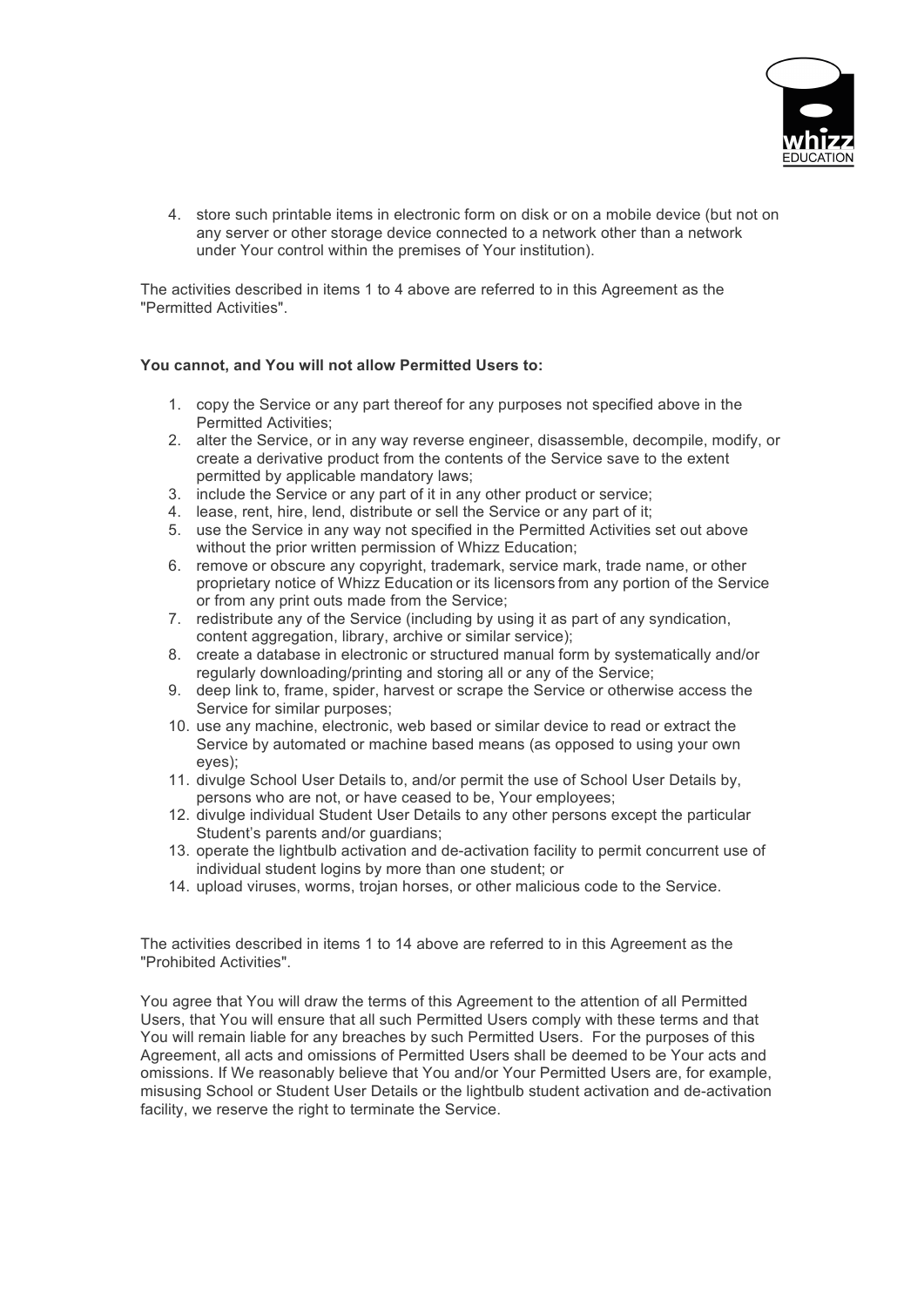

These terms apply to You and to all Permitted Users both irrespective of the delivery platform You and the Permitted Users and irrespective of how the Service is delivered to You and the Permitted User(s) - e.g. via web browser, WAP browser, email, SMS or otherwise. By accessing the Service and by facilitating access to the Service by your Permitted User(s) you are agreeing that these terms and conditions are binding on You and Your Permitted User(s).

**Grant of License/Provision of Service:** During the Term (as defined below), and provided that You have paid in full any sums owing to Whizz Education or its resellers, distributors or agents in respect of the Service, and that You or any of the Permitted Users do not engage in any "Prohibited Activity", Whizz Education grants You a non-exclusive, non-transferable, nonsublicensable license to carry out the Permitted Activities in respect of the Service. All rights not specifically granted under this Agreement are reserved by Whizz Education. You shall be solely responsible for hardware and interconnections and telecommunications to access the Service.

**Updates and Upgrades:** The terms and conditions of this Agreement apply to the Service and to any and all Updates and Upgrades provided from time to time by Whizz Education. When an Update or an Upgrade is incorporated in the Service, it will be deemed to form part of the Service for the purposes of this Agreement, and You must comply with all the terms and conditions of this Agreement in relation to all Updates and Upgrades which we may provide. "Updates" mean any bug-fixes, workarounds or minor corrections, enhancements or modifications to the Service made available by Whizz Education at its absolute discretion from time to time to You under the terms of this Agreement. "Upgrades" means releases of the Service containing additional content, features and curriculum changes, which may include related additional functionality, made available by Whizz Education at its absolute discretion from time to time to You under the terms of this Agreement. Provided that the essence of the Service as an online mathematics tutoring service is maintained, Whizz Education may change, alter or withdraw any part of the Service at any time (with or without notice to You). Whizz Education may at any time release products and services similar to the Service, but, for example, incorporating additional functionality, content and features. Nothing in this Agreement grants to You or entitles You to any rights in relation to such similar products and services. If You are interested in purchasing any such similar products and services, You should contact Whizz Education or its resellers, distributors or agents for further information.

**Term and Termination:** This Agreement shall commence on the Start Date in Our invoice to You for the Service and shall continue, unless earlier terminated pursuant to this Agreement, for the period recorded in such invoice (the "Term").

You may terminate this Agreement before the end of the Term by giving us notice in writing at any time. Unless We are in breach of Our obligations to You or have specifically agreed to the possibility of a refund, You will not be entitled to any refund of the fees paid by You.

At the end of the Term, this Agreement will automatically terminate and Your access to the Service and that of all Your Permitted Users will be automatically disabled unless You have agreed to extend your Agreement for a new period and have paid the applicable renewal fees by that date.

If You or any Permitted Users breach this Agreement or any associated end user agreement, this Agreement will terminate upon the provision of notice from Whizz Education to You and We shall have the right to disable Your and all Permitted Users' access to the Service and to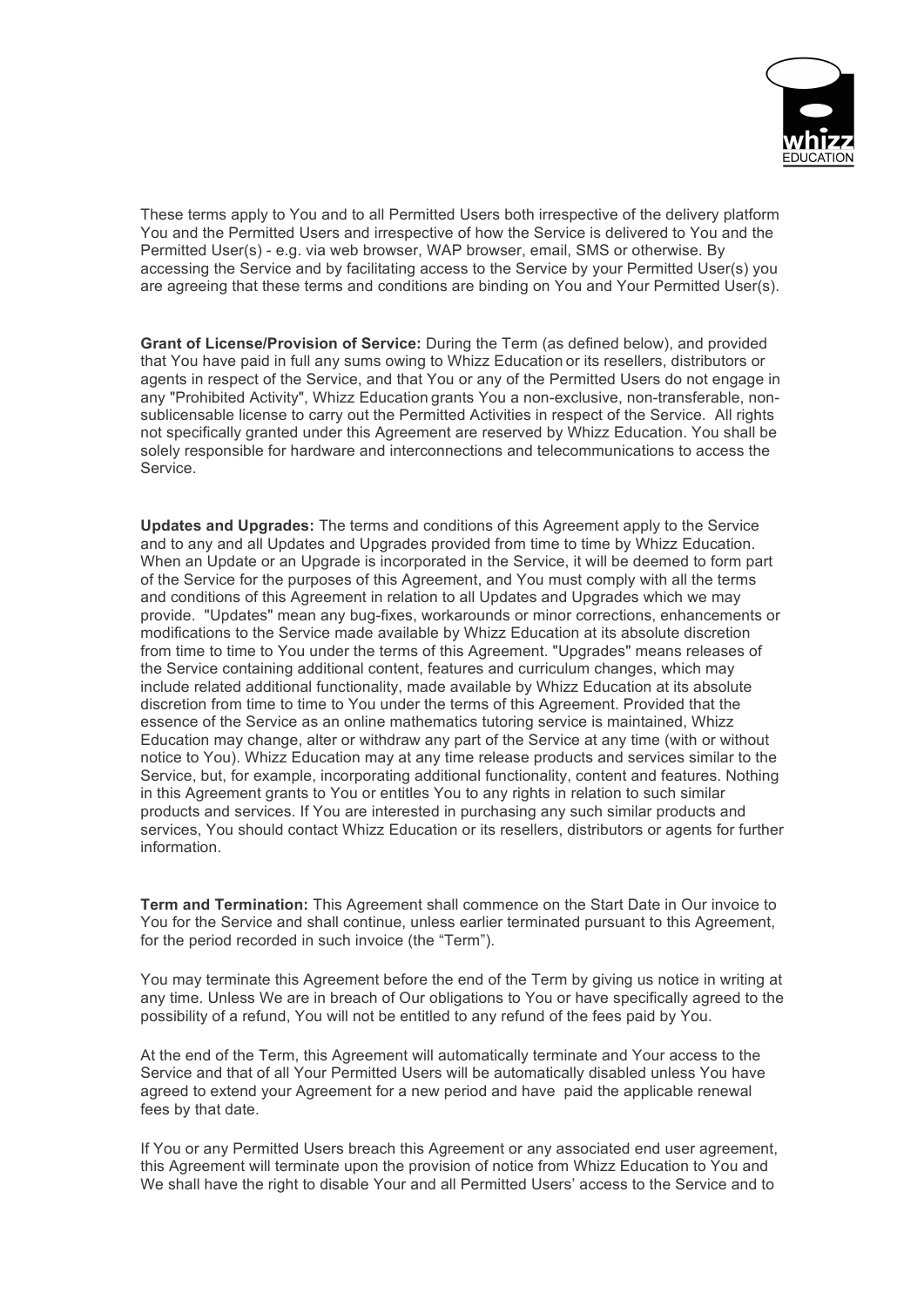

take action to recover from You any damages suffered by Whizz Education as a result of Your breach. For purposes of this Agreement, a breach includes, but is not limited to, Your failure to pay amounts when due, You or a Permitted User engaging in Prohibited Activities, and You or a Permitted User exceeding the rights granted to it or them in the Permitted Activities.

We also reserve the right to terminate this Agreement at any time and for any reason on giving notice to You. If we terminate your access to the Service pursuant to the immediately preceding sentence, we will refund a proportion of the fee relating to the remainder of the Term for which You have paid (if any).

In lieu of terminating this Agreement, We may suspend Your access and/or the access of all or some of Your Permitted Users' to the Service.

**Limited Warranty:** The Service primarily consists of mathematics lessons and exercises covering the majority of the Common Core standards and which use animation and other help features to demonstrate mathematical concepts and techniques. Following an initial assessment of an individual student's capabilities, the Service's Virtual Tutor creates a sequencing of lessons and exercises aimed at taking the student to a higher level of achievement in mathematics provided that the student commits sufficient time to absorbing the lessons and undertaking the exercises. The student's progress is continuously assessed with the sequencing of lessons and exercises being dynamically updated as required. Whizz Education makes no representation concerning the suitability of the Service for students not following the Common Core standards nor for its use other than as a supplementary teaching tool. Whizz Education is not responsible for any use of the Service by You and/or Your Permitted Users outside its scope as stated in these terms and conditions.

The Service records data concerning each student's usage of the Service and the performance of each student in every exercise completed. This data is collated into reports concerning each student, the class to which they belong, and on a school-wide basis, and draws conclusions as to the ability in mathematics and improvement in such ability achieved by each student, class and school-wide. Whizz Education makes no representation concerning the suitability of the Service in its reporting mode, and cautions You and Your Permitted Users to recognize the necessary limitations of the data in the reports.

**What we can guarantee:** WHIZZ EDUCATION SHALL DEVELOP AND OPERATE THE SERVICE WITH REASONABLE SKILL AND CARE, SEEKING TO ENSURE THAT IT IS SUITABLE FOR TEACHERS, CHILDREN AND THEIR PARENTS/GUARDIANS AND THAT WHIZZ EDUCATION'S WEBSITE HAS REASONABLE SECURITY PROCEDURES IN PLACE AT ALL TIMES. WHIZZ EDUCATION SHALL USE REASONABLE ENDEAVOURS TO MAKE THE SERVICE AVAILABLE TO YOU AND TO YOUR PERMITTED USERS 24 HOURS A DAY 7 DAYS A WEEK, SUBJECT TO ROUTINE MAINTENANCE AND SITE UPDATES AND TO THE SECTION ENTITLED "FORCE MAJEURE" BELOW.

**What we cannot guarantee:** EXCEPT AS SET OUT IN THE PARAGRAPH ABOVE, WHIZZ EDUCATION DOES NOT GIVE ANY WARRANTIES IN RESPECT OF THE SERVICE. AS WITH ANY EDUCATIONAL PROGRAM, THE BENEFIT DERIVED FROM THE USE OF THE SERVICE DEPENDS ON THE DILIGENCE OF THE STUDENT.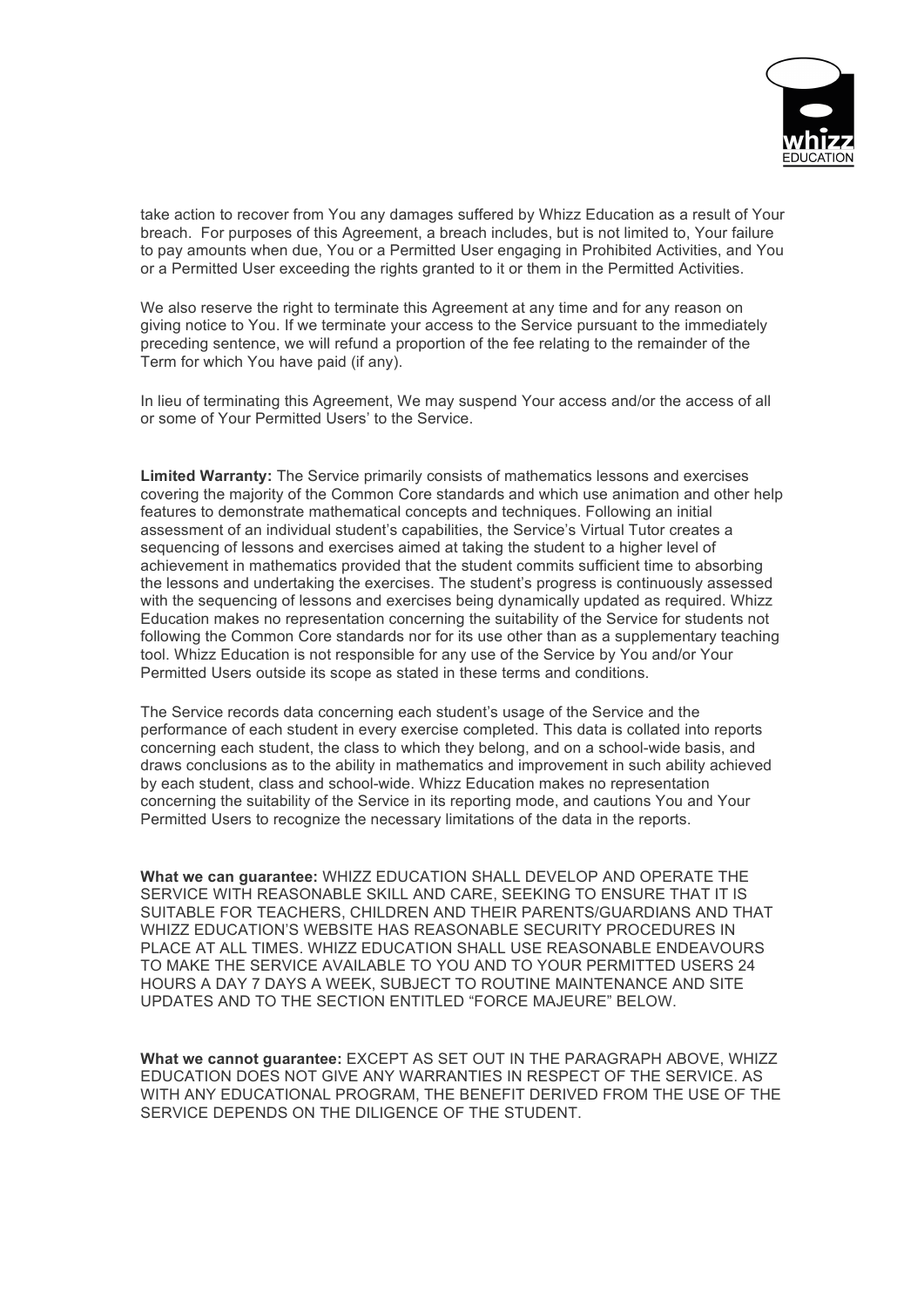

WHILST THE SERVICE HAS BEEN DESIGNED TO GENERATE INDIVIDUAL LEARNING PROGRAMS TAILORED TO THE INDIVIDUAL NEEDS OF EACH STUDENT, A LIMITATION OF ANY INTERNET-BASED LEARNING SYSTEM IS THE FACT THAT IT DEPENDS ON THE ANSWERS SUBMITTED BY THE STUDENT AS THE MAIN FORM OF ASSESSMENT AND CANNOT TAKE INTO ACCOUNT THE FULL RANGE AND COMBINATION OF FACTORS WHICH COULD BE IMPORTANT IN THE CASE OF ANY PARTICULAR STUDENT'S DEVELOPMENT. NOR, IMPORTANTLY, CAN ANY INTERNET- BASED LEARNING SYSTEM ADDRESS THE SITUATION WHERE A STUDENT HAS HAD ASSISTANCE IN COMPLETING THE QUESTIONS WITHOUT ACTUALLY UNDERSTANDING THE PRINCIPLES INVOLVED.

HAVING REGARD TO THESE CONSIDERATIONS, WHIZZ EDUCATION CANNOT GIVE ANY WARRANTIES THAT EVERY STUDENT'S PERFORMANCE WILL IMPROVE THROUGH THE USE OF THE SERVICE NOR DOES WHIZZ EDUCATION WARRANT THAT THE USE OF THE SERVICE WILL REMEDY ANY SPECIAL LEARNING PROBLEMS NOR THAT THE REPORTS WILL ACCURATELY REFLECT THE ABLITY LEVELS OF ANY OR ALL STUDENTS USING THE SERVICE.

WHIZZ EDUCATION CANNOT BE RESPONSIBLE IF SOME STUDENTS FIND OFFENCE IN SOME OF THE SERVICE WHETHER FOR RELIGIOUS, ETHNIC OR OTHER REASONS. IF ANY OFFENCE IS CAUSED, IT WILL BE COMPLETELY UNINTENDED.

This warranty is limited to You and is not transferable.

This limited warranty is void if any failure of the Service to comply with the warranty has resulted from accident, abuse, misapplication, neglect, use of the Service other than in accordance with the FAQs, service or modification by someone other than Whizz Education. In no event shall Whizz Education be liable for any damages whatsoever arising out of You accessing the Service other than in accordance with the FAQs, even if advised of the possibility of such damages. Whizz Education will not be liable for any loss or damage of any kind suffered by any party as a result of reliance upon or reproduction of any errors in the content of the Service.

Whizz Education does not warrant that the functions of the Service meet Your requirements or that the media is compatible with any computer system or network on which it is used or that the operation of the Service will be unlimited or error free. You assume responsibility for selecting the Service to achieve Your intended results and for the installation of, the use of and the results obtained from the Service.

To the maximum extent permitted by applicable law, the entire liability of Whizz Education and Your only remedy in connection with this Agreement and the Service shall be refund of the fee paid by You for the Service which failed to meet the warranty.

No information or advice (oral, written or otherwise) given by Whizz Education or Whizz Education's agents or distributors shall create a warranty or in any way increase the scope of this warranty.

TO THE FULLEST EXTENT ALLOWED BY APPLICABLE LAW, WHIZZ EDUCATION HEREBY DISCLAIMS ALL OTHER WARRANTIES, CONDITIONS OR DUTIES OF EVERY NATURE WHATSOEVER (EXCEPT ANY DUTIES OF GOOD FAITH), INCLUDING WITHOUT LIMITATION, ANY IMPLIED WARRANTIES OF SATISFACTORY QUALITY, MERCHANTABILITY OR OF FITNESS FOR A PARTICULAR PURPOSE, ANY EXPRESS OR STATUTORY WARRANTIES, AND ANY WARRANTIES OR DUTIES REGARDING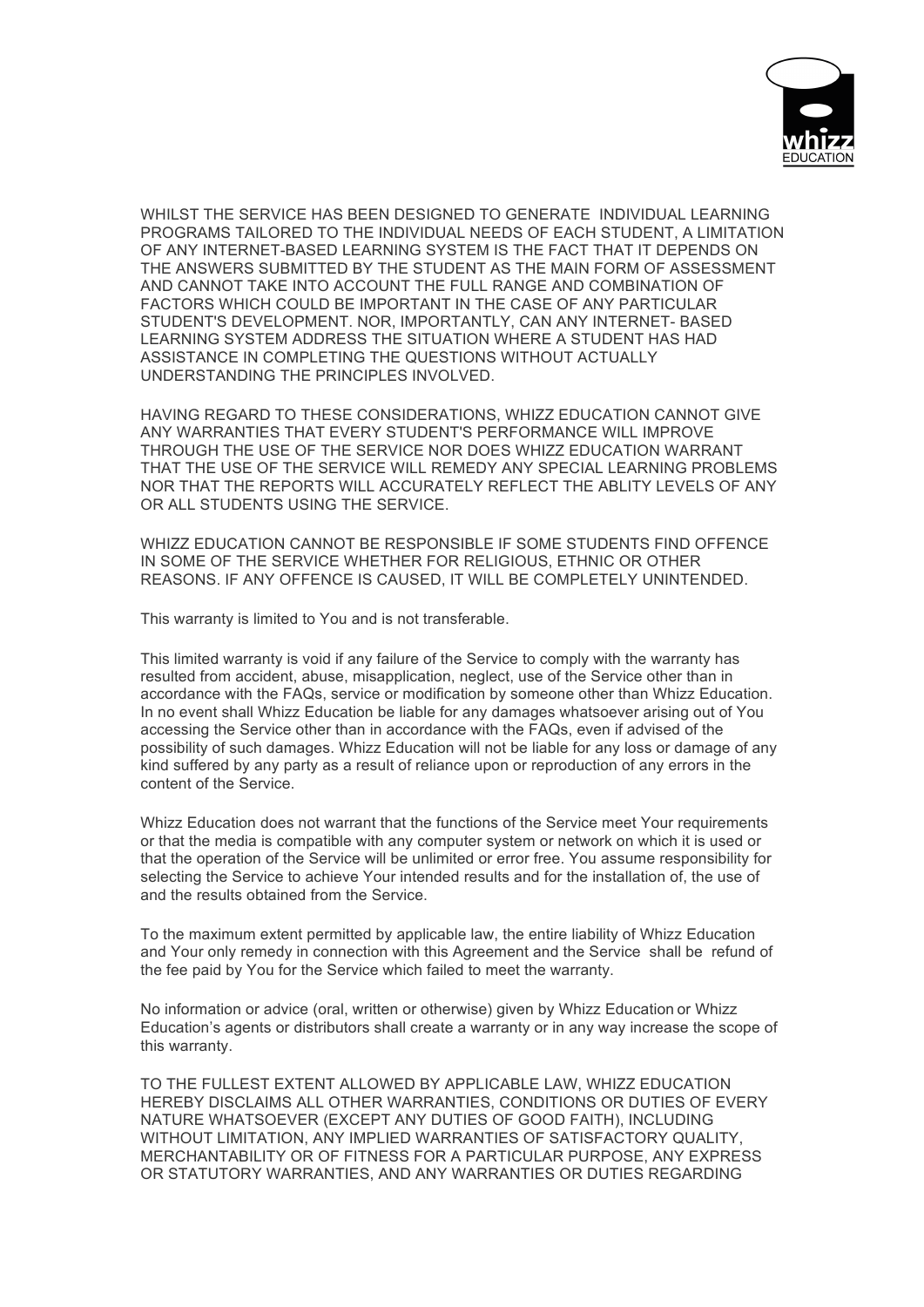

ACCURACY, TIMELINESS, COMPLETENESS, PERFORMANCE, AVAILABILITY, LACK OF NEGLIGENCE OR OF WORKMANLIKE EFFORT. WHIZZ EDUCATION OFFERS NO ASSURANCE OF UNINTERRUPTED OR ERROR-FREE SERVICE NOR THAT THE SPEED OF THE SERVICE WILL NOT BE ADVERSELY AFFECTED BY FACTORS AFFECTING THE INTERNET GENERALLY. NEITHER DOES WHIZZ EDUCATION PROVIDE ANY WARRANTY THAT THE SERVICE IS FREE FROM INFECTION BY VIRUSES OR ANYTHING ELSE THAT HAS CONTAMINATING OR DESTRUCTIVE PROPERTIES.

### **Limitation of Liability.**

TO THE FULLEST EXTENT ALLOWED BY APPLICABLE LAW, YOU AGREE THAT WHIZZ EDUCATION WILL NOT BE LIABLE TO YOU FOR ANY FAILURE BY YOUR PERMITTED USERS TO IMPROVE IN MATHEMATICS, TO PASS ANY TESTS OR EXAMS, AT SCHOOL OR EXTERNAL, NOR FOR ANY LOSSES OR DAMAGE WHICH ARE NOT A DIRECT CONSEQUENCE OF YOUR OR YOUR PERMITTED USER(S)' USE OF THE SERVICE (INCLUDING LOSS OF PRIVACY OR LOSS OF OR DAMAGE TO DATA) OR WHICH ARISE AS A RESULT OF YOU OR YOUR PERMITTED USER(S) USING THE SERVICE OUTSIDE THE SCOPE OF THESE TERMS AND CONDITIONS.

IN ADDITION TO BUT SEPARATE FROM THE ABOVE SPECIFIC EXCLUSION AND TO THE FULL EXTENT ALLOWED BY APPLICABLE LAW, YOU ALSO AGREE THAT WHIZZ EDUCATION WILL NOT BE LIABLE TO YOU FOR ANY OTHER INDIRECT, SPECIAL, CONSEQUENTIAL INCIDENTAL, PUNITIVE OR EXEMPLARY DAMAGES WHATSOEVER THAT ARISE OUT OF OR ARE RELATED TO YOUR OR YOUR PERMITTED USER(S)' USE OF OR INABILITY TO USE THE SERVICE.

TO THE MAXIMUM EXTENT PERMITTED BY APPLICABLE LAW, WHIZZ EDUCATION SHALL NOT BE LIABLE FOR ANY LOSS OR DAMAGE OF ANY KIND (EXCEPT FOR PERSONAL INJURY OR DEATH RESULTING FROM WHIZZ EDUCATION 'S NEGLIGENCE OR FOR LOSSES RESULTING FROM FRAUD, WHIZZ EDUCATION'S LIABILITY FOR WHICH SHALL NOT BE LIMITED) ARISING FROM THE USE OF OR INABILITY TO USE THE SERVICE OR FROM ERRORS, DEFICIENCIES OR FAULTS THEREIN, WHETHER SUCH LOSS OR DAMAGE IS CAUSED BY NEGLIGENCE OR OTHERWISE.

WITHOUT LIMITING THE FOREGOING, Whizz Education AND ITS LICENSORS SHALL NOT BE LIABLE FOR SPECIAL, INCIDENTAL, CONSEQUENTIAL, EXEMPLARY OR OTHER INDIRECT DAMAGES, EVEN IF Whizz Education OR ITS LICENSORS ARE ADVISED OF OR AWARE OF THE POSSIBILITY OF SUCH DAMAGES.

IN NO EVENT SHALL Whizz Education'S AND ITS LICENSORS' AGGREGATE LIABILITY EXCEED THE PURCHASE PRICE OF THE SERVICE FOR A ONE YEAR PERIOD.

**Force majeure:** Notwithstanding anything contained in this Agreement Whizz Education shall not be liable for failure or delay in performing any of Our obligations because of any cause beyond Our reasonable control (including but not limited to (a) decision of any court or other judicial body of competent jurisdiction, (b) unavailability of equipment, power or other commodity, (c) failure or non-availability of Internet or telecommunications facilities, computer hardware or Service, (d) act of God, war, riot, terrorist attack, civil commotion, malicious damage, fires, flood or storm (e) strikes or other industrial disputes (whether involving Our workforce or that of any other party) or (f) acts of government or other prevailing authorities or default of suppliers, sub-contractors or other third parties).